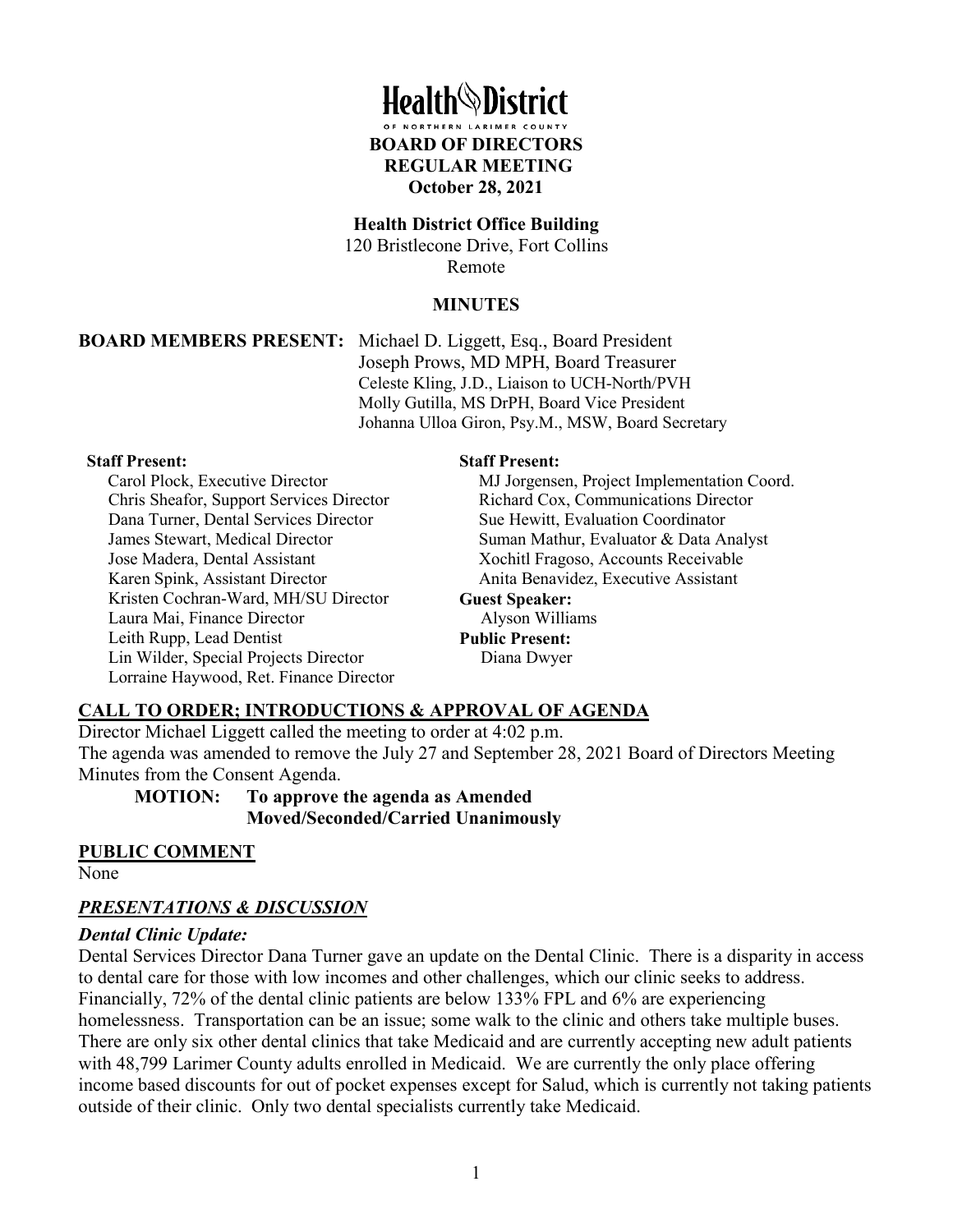The clinic's current capacity remains very much affected by COVID adaptations; staff have worked to creatively improve processes, leading to the use of one chair now being nearly as effective (94.4%) as two chairs. The dental staff works hard to support those with language or mobility barriers, with at least one staff person who is bilingual (English/Spanish) in all areas. The recent purchase of wheel chair tilts provide adaptability that allows the patient to remain seated.

Staff continues to evaluate and improve processes that may unintentionally create barriers, and is working toward implementing a care coordination model – such models are becoming key to identifying and overcoming barriers and ensuring oral health is achieved. Staff is implementing the Health Resources and Service Administration's recommended Phase 1 Dental Treatment plan, finding our baseline and tracking and measuring our progress, with the goal of eliminating dental disease. The clinic is a comprehensive care clinic, focused on getting patients to a state of oral health, and keeping it there, rather than operating on an emergent model. Treatment plan completion rates are one of the best measures of how well we are serving our community, so the process is to establish tour baseline, then set an initial goal of treatment completion. HRSA recommends an initial goal of 33% of treatment completion, with 5% increases each year up to 75%.

Jose Madera, a dental assistant with 8+ years of experience who joined the Health District two years ago, spoke about the sense of purpose and joy he feels knowing that the work he does at the Health District makes a real difference in the quality of people's lives. Patients are treated with dignity and compassion while providing excellent affordable dental care. He has witnessed the incredible changes proper dental care can make.

Dr. Leith Rupp, Lead Dentist, commented on the unique position the Health District has within the community to address cases others only hear about. The need is constantly high: the clinic provided 11,347 appointments; 1,232 of those dental emergencies, and 24,943 dental procedures including 1,367 extractions and 43 people sent for specialty care. In addition to more routine dental care, Dr. Rupp presented four particularly devastating case examples that make visible the situations that people live with, and the difference the dental clinic regularly makes. In cases where people had severe dental disease, they have seen situations where the situation went on so long that people have used superglue, placed cotton backing behind their teeth to stabilize them that hardened and became full of bacteria, have discovered carcinomas, treated major jaw issues, and helped stop rapidly deteriorating teeth. They are regularly faced with unusual, difficult cases that require innovative approaches.

# *COVID-19 Update*

Larimer County continues to struggle with the impact of COVID and the Delta variant. In the last week, there has been an increase of 21.6% in cases – up to 339 per 7days per 100k - and an 8% increase in 7-day positivity rates. While hospitalizations are currently flat, ICU occupancy is high, slightly up and at a very stressful level. 45% of patients in the ICU are COVID+ with 86% of those unvaccinated. MCR has had an incredible caseload in ICU, where they turned normal hospital beds into ICU beds.

Unfortunately, Larimer County moved from yellow to orange this week, with a new public order for masking in public indoor places on October 20. All counties in Colorado are moving in the wrong direction. Nationally, Colorado is a bit of an outlier with a 5% total increase over the last two weeks. Throughout the month of October, cases have trended upward. The state boasts 70.3% of residents are fully vaccinated but that still leaves 13% in the 70+ age range without any doses and 17% of those between 60 and 69 years old.

There are several reasons for hope: the FDA recently authorized Pfizer for 5- to 11-year olds, and Merck has an oral antiviral that ended its trial early due to "compelling efficacy". Early indications are that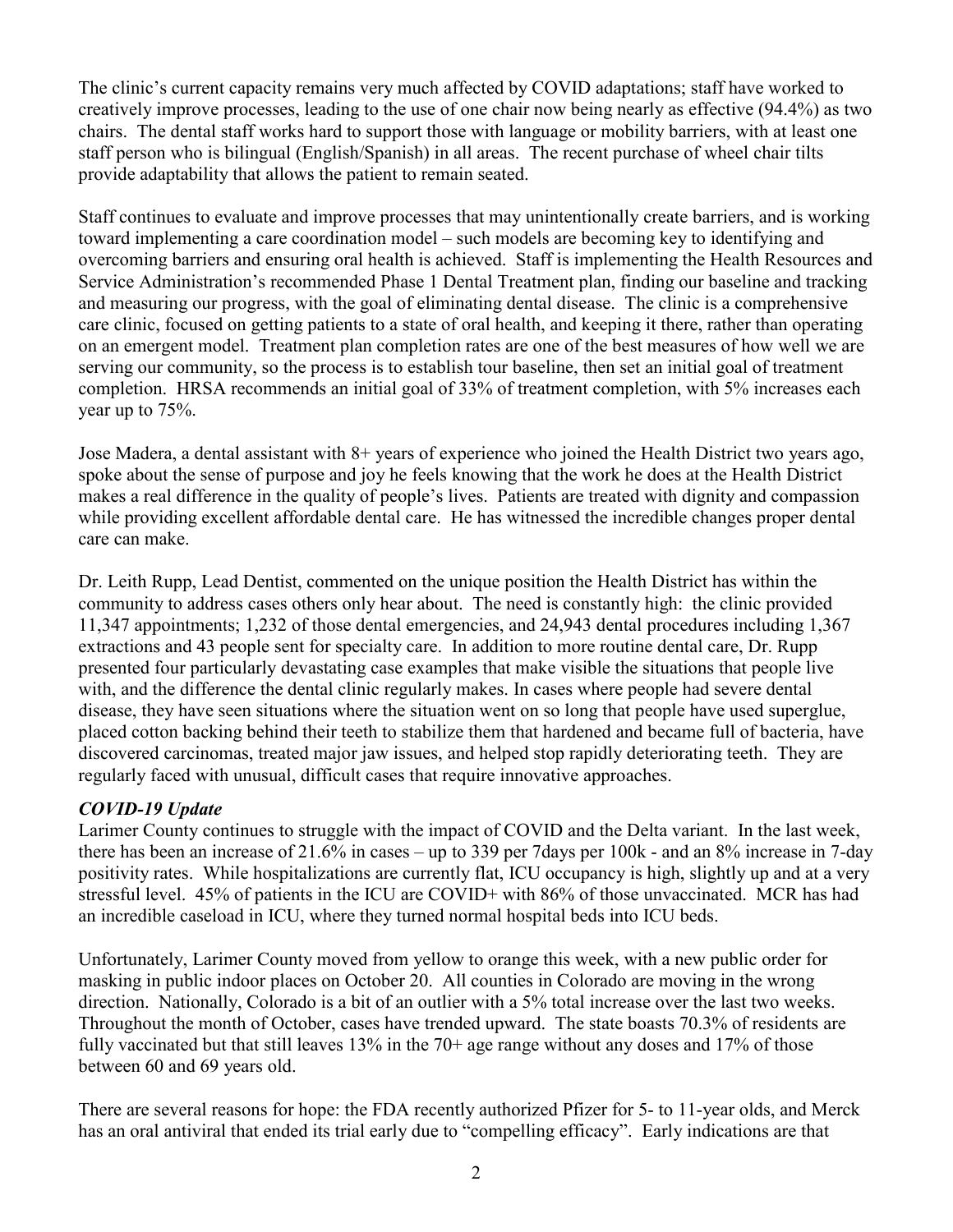fluvoxamine, an oral antidepressant, has shown a reduction in hospitalization with a 10-day treatment. In addition to COVID, Dr. Stewart noted a hospitalization increase in respiratory cases including RSV and parainfluenza. The Health District will ramp up for Moderna boosters and is still providing  $1<sup>st</sup>$  and  $2<sup>nd</sup>$ doses.

### *2022 Budget: Key Factors*

Executive Director Carol Plock presented some key elements from the 2022 budget. The net estimated tax revenue to the Health District will increase by about 4.5%; when other revenue sources are added; there will be an expected increase of about \$437,152 over last year, or a 3.93% increase. In determining how to allocate those funds, the first step is to take out fixed costs. Next, the budget includes a recommended fixed pay increase of 2.5% for staff. After those expenditures are calculated, about \$184,000 remained for other priorities. Potential future challenges in budgeting and needs include the uncertainty around the continuation of COVID-19, the Delta variant or other variants; and the property tax reductions included in SB-293, and potentially Proposition 120, should it pass.

Top focus areas for the 2022 budget year include: (1) maintaining key health services with limited expansion in areas deemed critical for the community; (2) assuring quality staffing; (3) specific funding to be allocated to Equity, Diversity, and Inclusion; (4) limited funding from reserves for time-limited work to impact health in ways related to COVID-19; (5) completing the renovation at 425 Mulberry; and (6) maintain enough in reserves to assist in weathering economic downturn, if necessary.

Ms. Plock presented some of the key programmatic changes included in the budget. The Board's highest priority is Connections and CAYAC. In Adult Connections, increasing demands are driving the need for a program assistant, and increased FTE in the care coordinator position. Supervisory FTE increase slightly in both Adult and CAYAC. The budget also includes an FTE for a bilingual behavioral health provider, along with funds to engage a search firm to help recruit one; those funds will also assist Integrated Care, which needs to fill an open bilingual position. IC will also have a slight expansion of FTE.

In Larimer Health Connect, the budget for outreach has been increased due to anticipated need to assist people who currently remain in Medicaid regardless of income changes, but will see an end to their coverage when the declaration of emergency is over. Prescription assistance has the unique opportunity to close help a gap in the criminal justice system by providing long-acting injectable alcohol use disorder treatment, providing enough time for parolees to connect with other resources (funding in reserves).

In the Community Impact Team and Mental Health and Substance Use Alliance (MHSUA), funding is increased for the Substance Use Disorder Transformation Project, assisting in getting providers more training on identifying and treating SUD, and impacting community understanding of SUD. The MHSA Alliance, in conjunction with Summit Stone, has been asked by the county to do another community mental health and substance use disorders needs assessment – one time-limited position has been added for that process. There are also funds to research health clinic models for people experiencing homelessness.

There are funds in Dental to implement the patient care coordination approach discussed earlier, and some placeholder funds have been scaled back from dental in order to reallocate funds to other priorities. In Health Promotion, changes relating to staff reorganization with the retirement of the clinical nurse manager are included. Fees were eliminated for the tobacco cessation program, reducing revenues slightly. If grant funding is received, 1.5 FTE may be available for nurse care managers to work directly with people experiencing homelessness as it relates to COVID.

Assessment, Evaluation & Research will be conducting the triennial community health needs assessment, including a random sample survey, discussion groups, and the possibility of a more in-depth survey follow-up. An Equity Implementation Manager will be hired and the health equity initiative budget has been increased.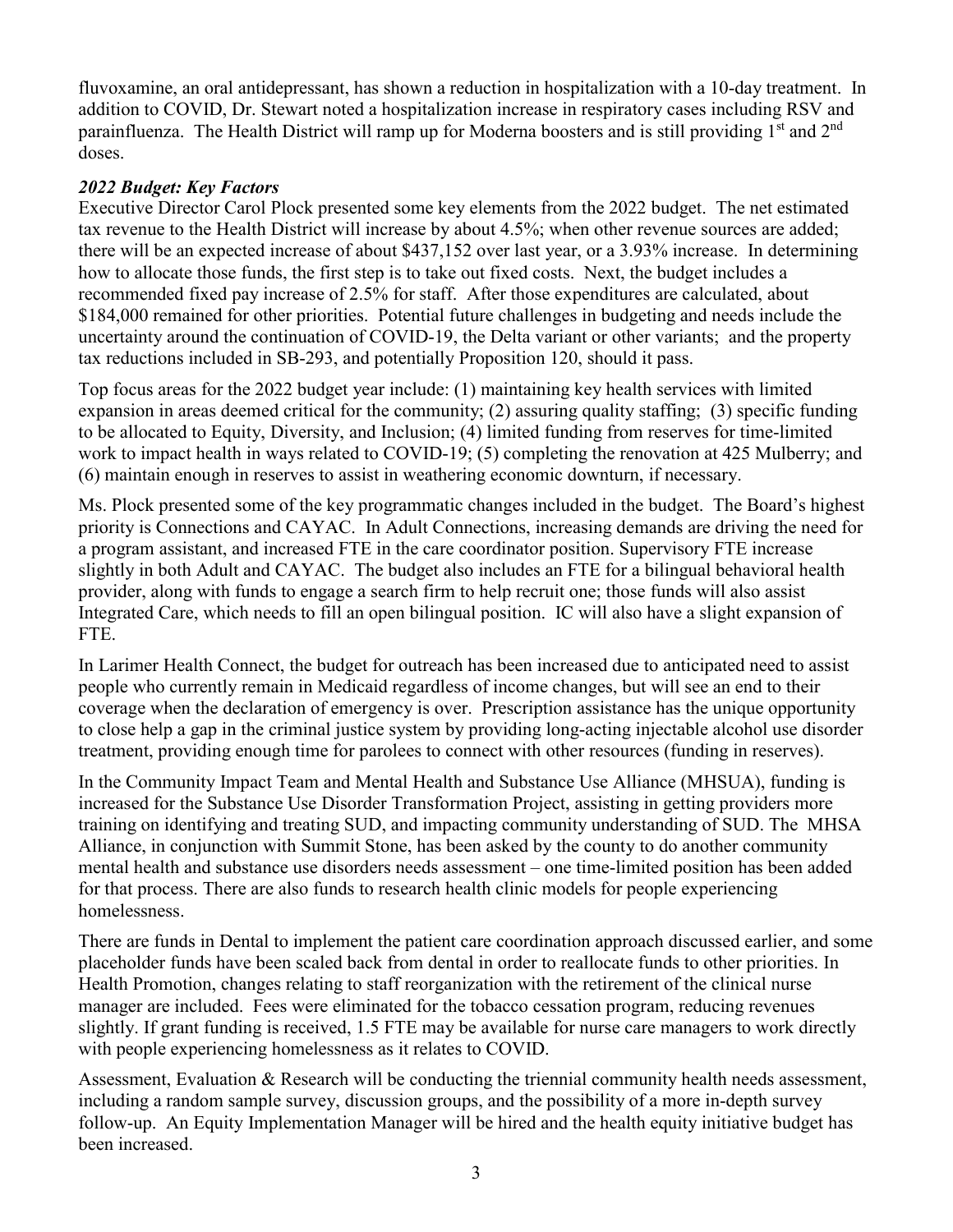In other areas, there is funding for completing the renovations at 425 Mulberry. In order to add focus to programs that need extra attention, rebalance workload, and reduce the burden on the ED and AD, funds are included for a new Director of External Affairs, who would have responsibility for communications, CIT, policy, and advance care planning

The budget process: The first budget deadline has been completed: The Board received the draft budget by October 15<sup>th</sup>. A public hearing is announced, and will be conducted on November 9, with an invitation for public comments. Any questions from the Board should be submitted prior to the November  $9<sup>th</sup>$ meeting so that they can be addressed prior to the public hearing; the Board will also have the opportunity to discuss the budget at the November 9 meeting. By the end of that meeting, any board instructions to staff should be given, since the final budget has to be approved on December 13.

# *Potential Implication of Proposition 120 on Health District*

Alyson Williams joined the meeting to give insight on the potential impact of SB21-293/Prop 120 on the Health District. SB21-293 reduces property tax assessment rates for residential, agricultural, and renewable energy production for 2022 and 2023. Most residential taxes will move from 7.15% to 6.95%; multi-family from 7.15% to 6.8%. The Colorado Fiscal Institute (CFI) estimates a 1.7% drop in assessed value, correlating to a loss of about \$152,000 per year to the Health District. Everything changes if Proposition 120 passes, and particularly if it is found to negate SB21-293. Proposition 120 drops rates permanently; from 7.15% to 6.5% for single-family and multi-family residential, and from 29% to 26.4% for other categories, such as commercial and agricultural. The impact to the Health District would be considerably higher and would be ongoing. If SB21-293 stays in effect and Prop 120 gets passed, the estimated loss of revenue to Larimer County would be \$8,312,301, but if litigation was successful and SB21-293 is overturned, those losses would increase to a \$68,519,194 loss for Larimer County.

#### *New Community Solution to COVID IRQ needs for those experiencing homelessnes*

When the Myrtle houses closed, the assumption was that local shelters would take on all the functions of an IRQ. However, they are running out of funds and their staff is overwhelmed. Homeless providers are finding themselves swamped with no stable solution to the Isolation, Recovery, and Quarantine issue. Shelters were trying to isolate people within their facility but the Rescue Mission has recently been told they cannot do that.

The Health District doesn't have the staff availability to run an IRQ that we had last time, but our facilities staff can get the facility ready again. Conversations are preliminary, but the County may provide funding to run the IRQ, if the Health District gets the facility set up. There will be a need to increase security, hire a site coordinator and two staff members, and a nurse care manager (supervised by Dr. Stewart). The initial thought is to have Lin Wilder supervise the coordinator in the near-term; county staff are likely to assist with some tasks. A Board member noted that having a local supervisor would be important; Ms. Plock will reconsider who would do that. The Board was comfortable with providing the facility but concerned that the IRQ not be run by existing staff. All agreed that the Health District needs to be a part of the solution, but also needs to be very cautious about donating staff time. CIT will assist with training, but will not staff the IRQ. Another board concern was whether the Health District will be expected to run the shelter from now on; staff responded that there is currently a major planning effort to develop long-term shelter and services, and the particular need of space for those with infectious diseases, is now a distinct part of the planning. The City and County have both hired staff who are working on the long-term shelter and services planning.

# *DISCUSSION AND ACTIONS*

#### *2021 Staff Bonus Proposal*

Revenue remained flat from 2020 to 2021, limiting the Health District's capacity to increase wages. The Health District was not a recipient of some of the federal funding that other organizations such as FQHCs